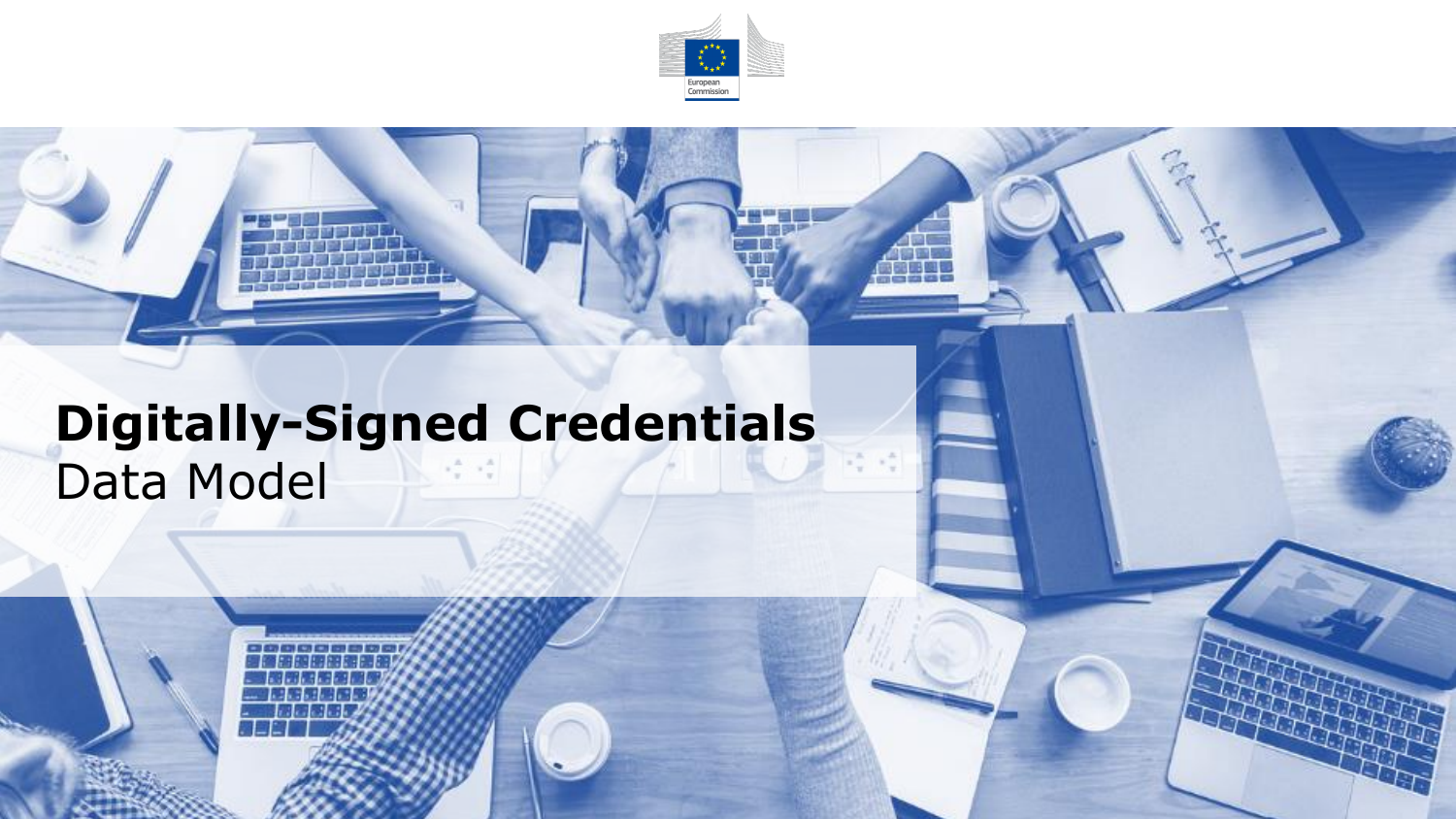

## Framework for digitally-signed credentials definition of a digitally-signed credential

- A credential, in its most essential form, is a **documented statement** containing claims made about a person.
- A Europass **learning credential** describes that the owner has certain skills or has achieved certain learning outcomes through formal, non-formal or informal learning context.
- A **digitally-signature (e-Seal)** guarantees the origin and integrity of the a document.

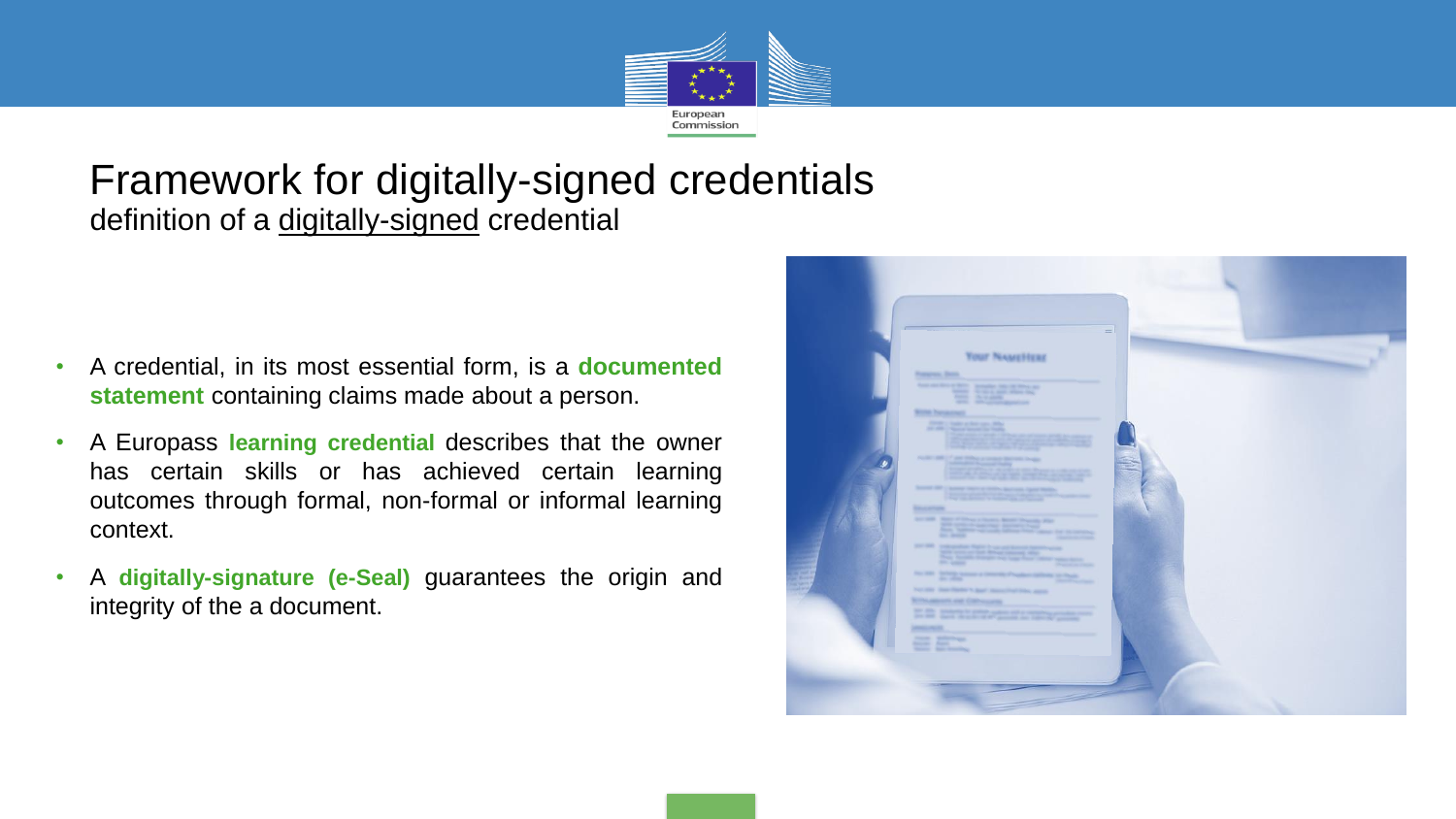

## A Europass credential

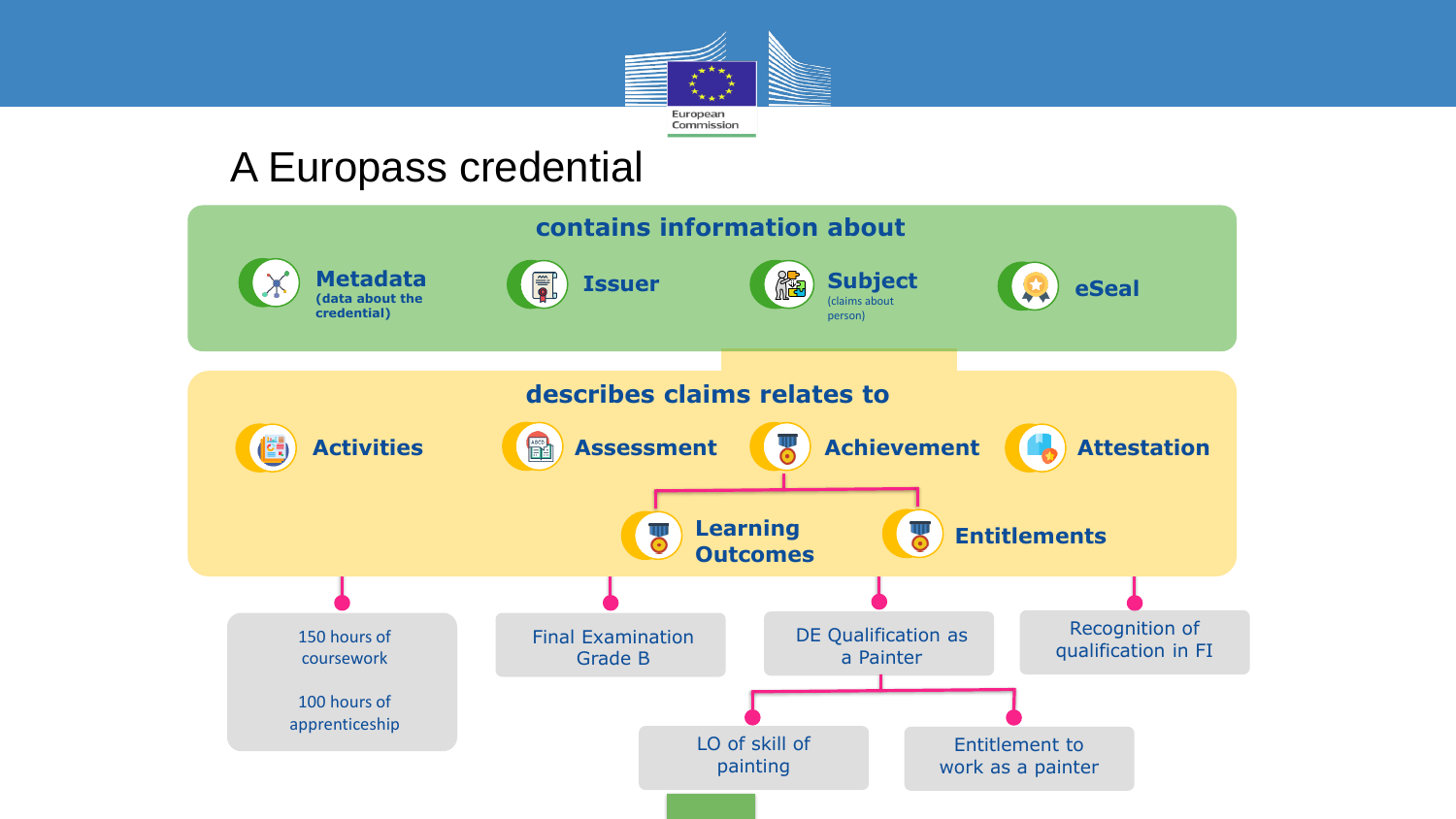

## **Framework for digitally-signed credentials**

**Stacking and Combining Credentials**



Issuer: University of Nantes Claim: Achievement of 90 ECTS in Nursing

Issuer: University of Malta Claim: Achievement of 30 ECTS in Nursing (Erasmus)

Issuer: Tampere Teaching Hospital Claim: Activity of 600 hours of Nursing Practice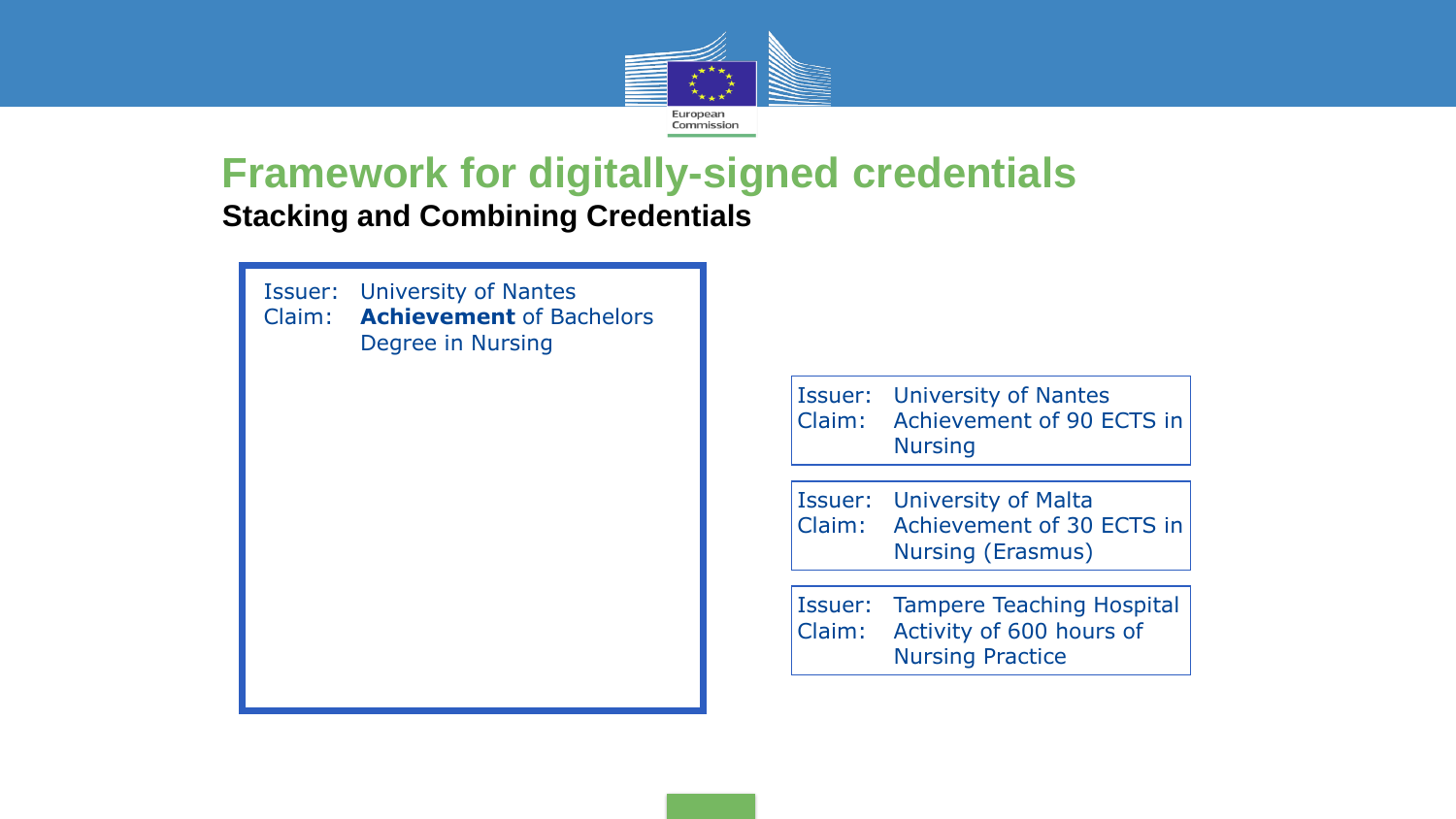

Data Model version

- **v0.2.0:** describes the basic data structure of a Europass Credential
- v0.3.0: will model Learning Opportunities and authorisation of NQF Qualifications. It will also link these concepts to the Common Information Mode.
- v0.4.0: will incorporate the Europass Supplements
- v0.5.0: will describe credential revocation, detailed display properties.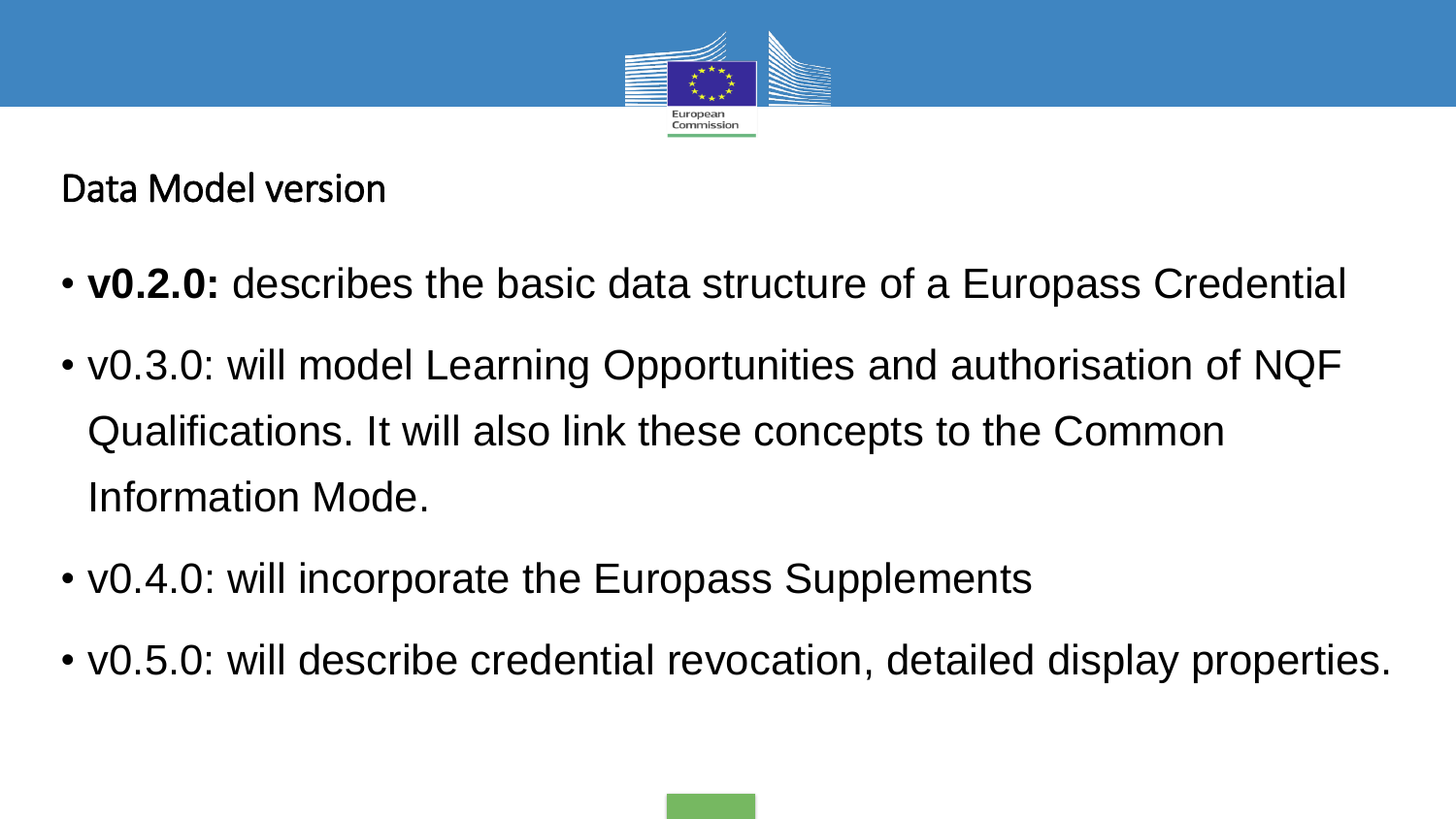



A **Europass Credential** is a **type** of **W3C Verifiable Credential**.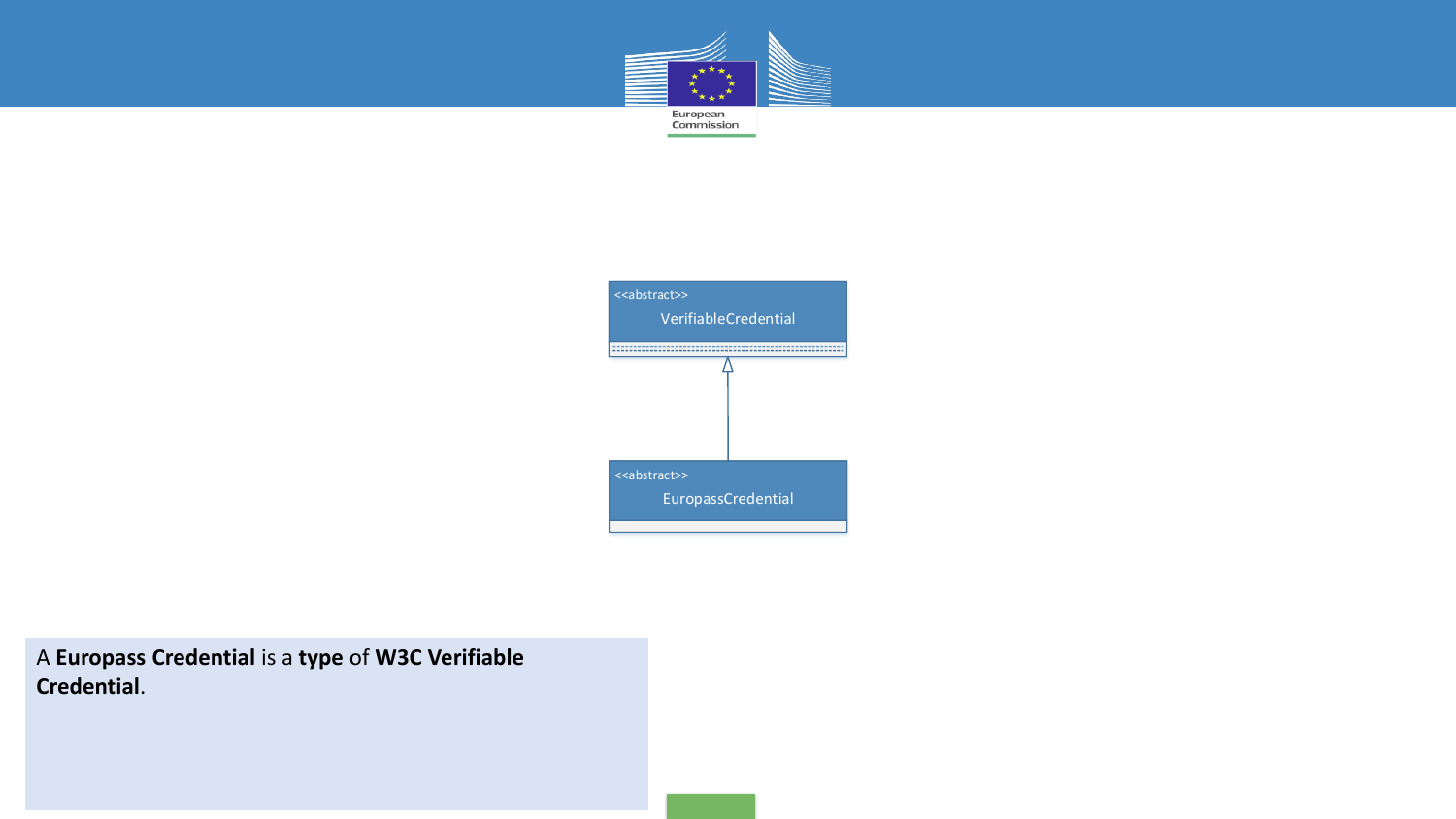



It contains **Information about the Issuer,** such as names, legal identifiers, and other identifiers such as those used in Erasmus without Paper, and quality assurance information.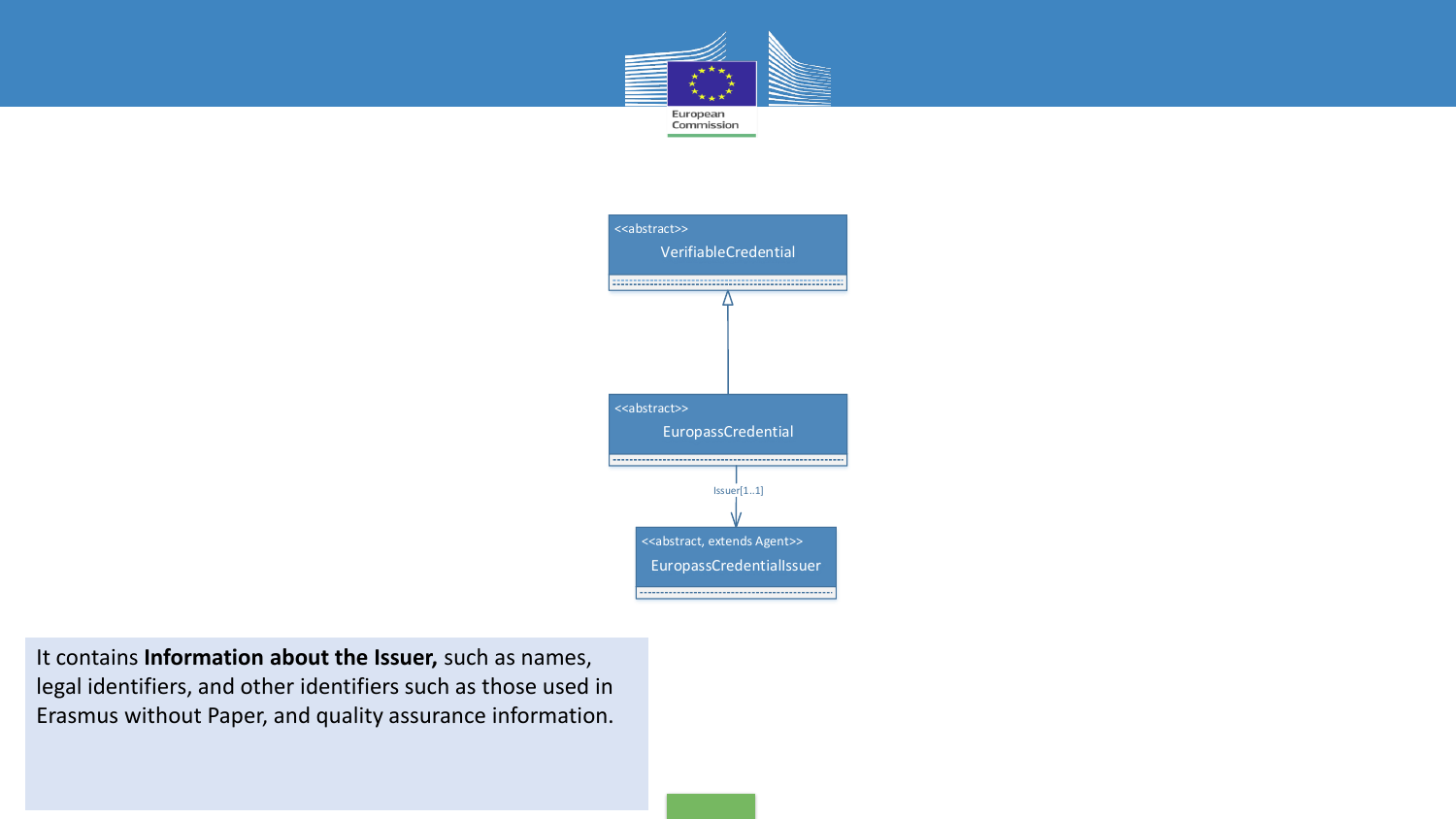



It contains **Information about the Person**, including:

- Data about the person, such as name, date of birth, student ID identifiers
- **Claims about the person**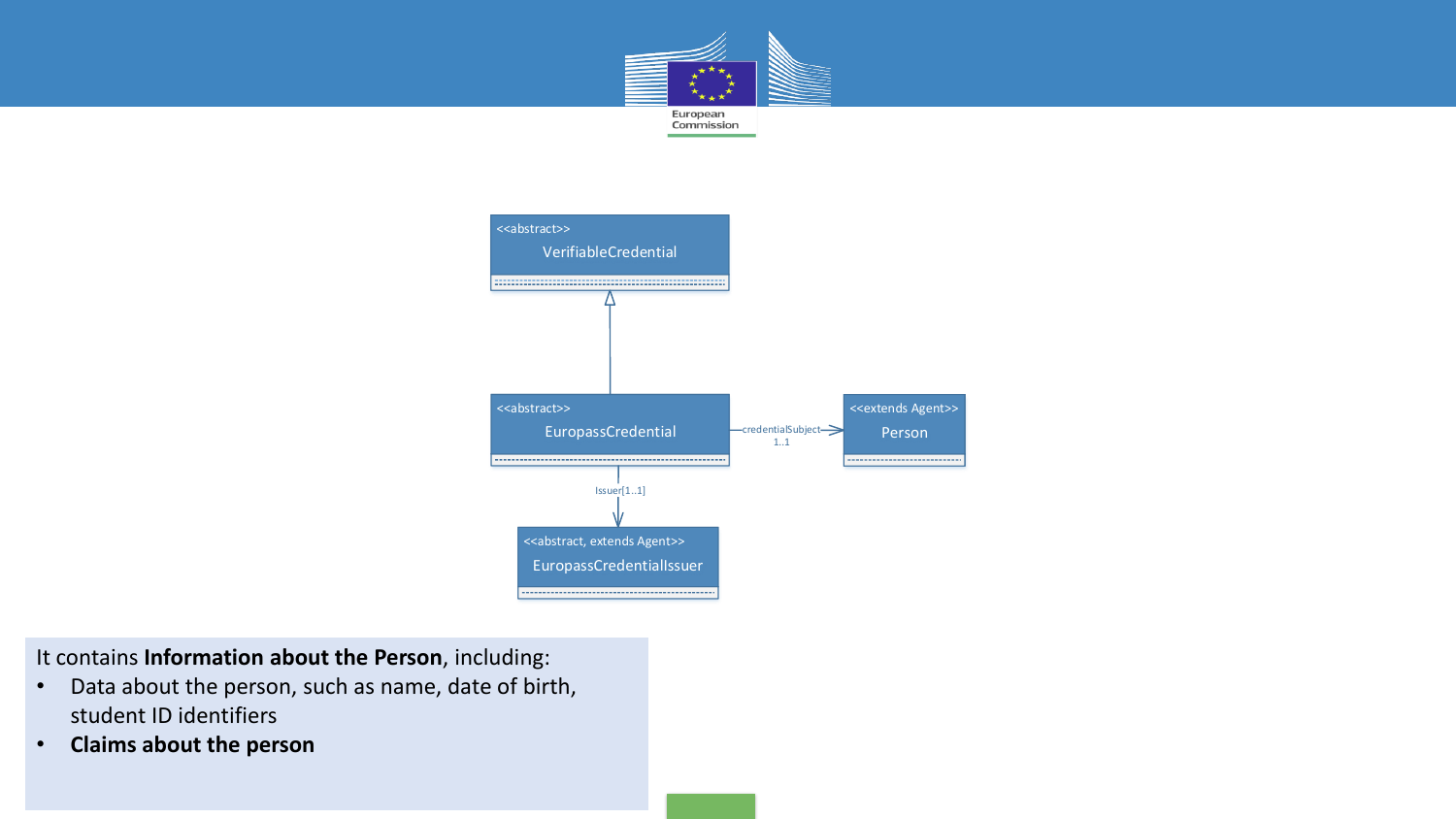

The authenticity of a Europass Credential is proven through the addition of an **eIDAS compliant eSeal** as a **proof**.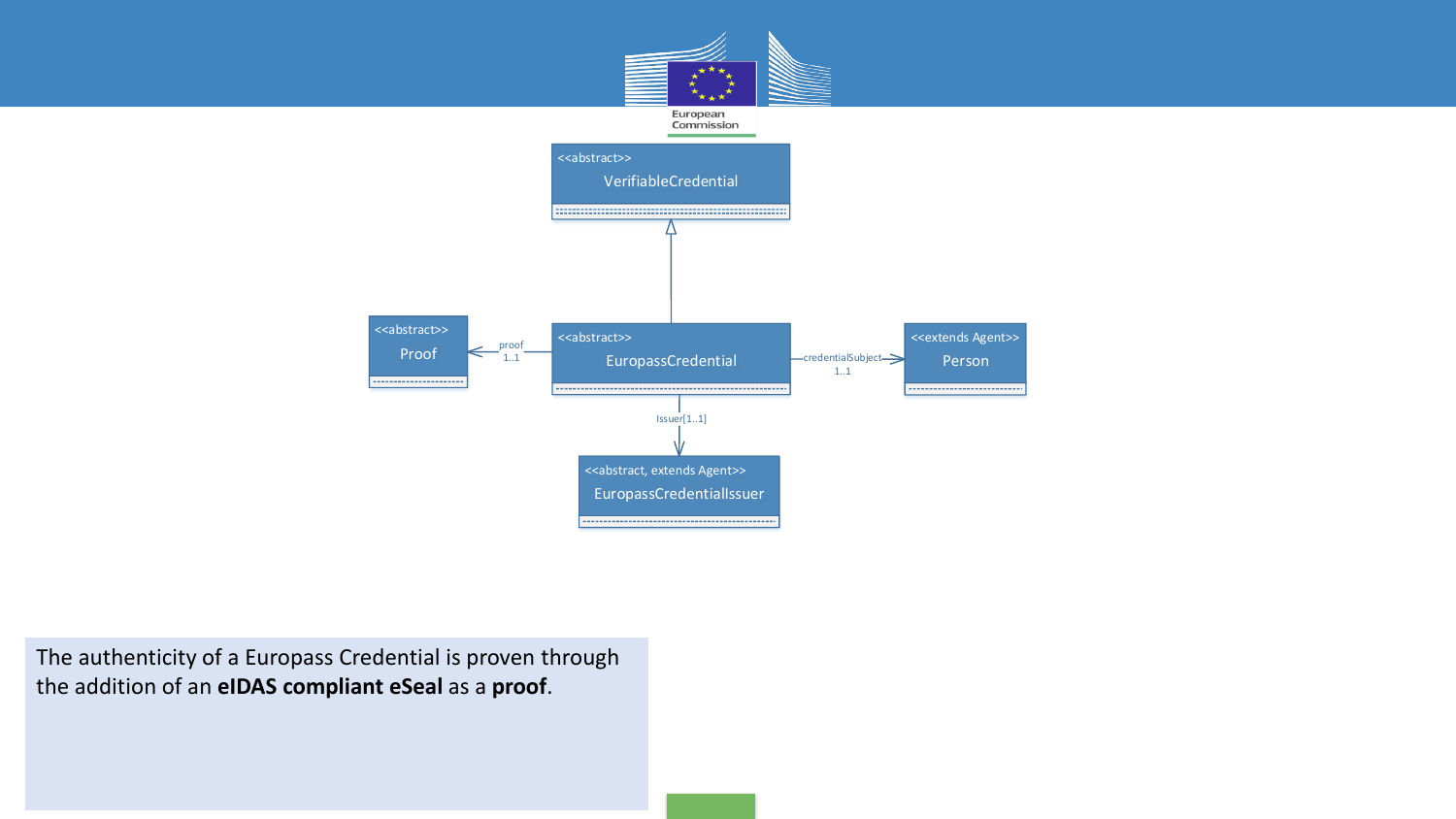

**A Europass Credential can be used to make three types of claim about a person.**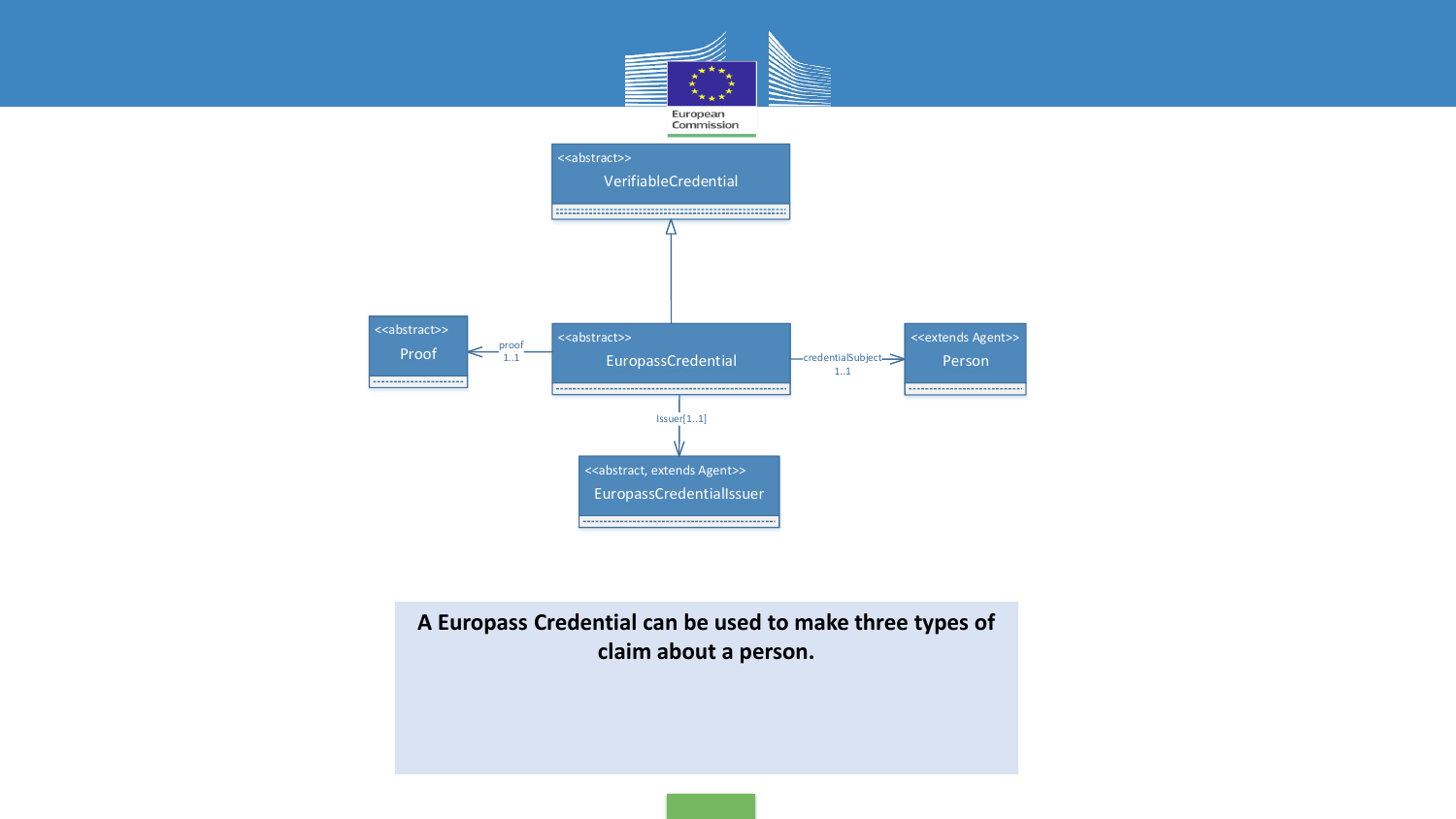





A **Learning Activity** describes any process which **leads to** the acquisition of knowledge, skills or responsibility and autonomy.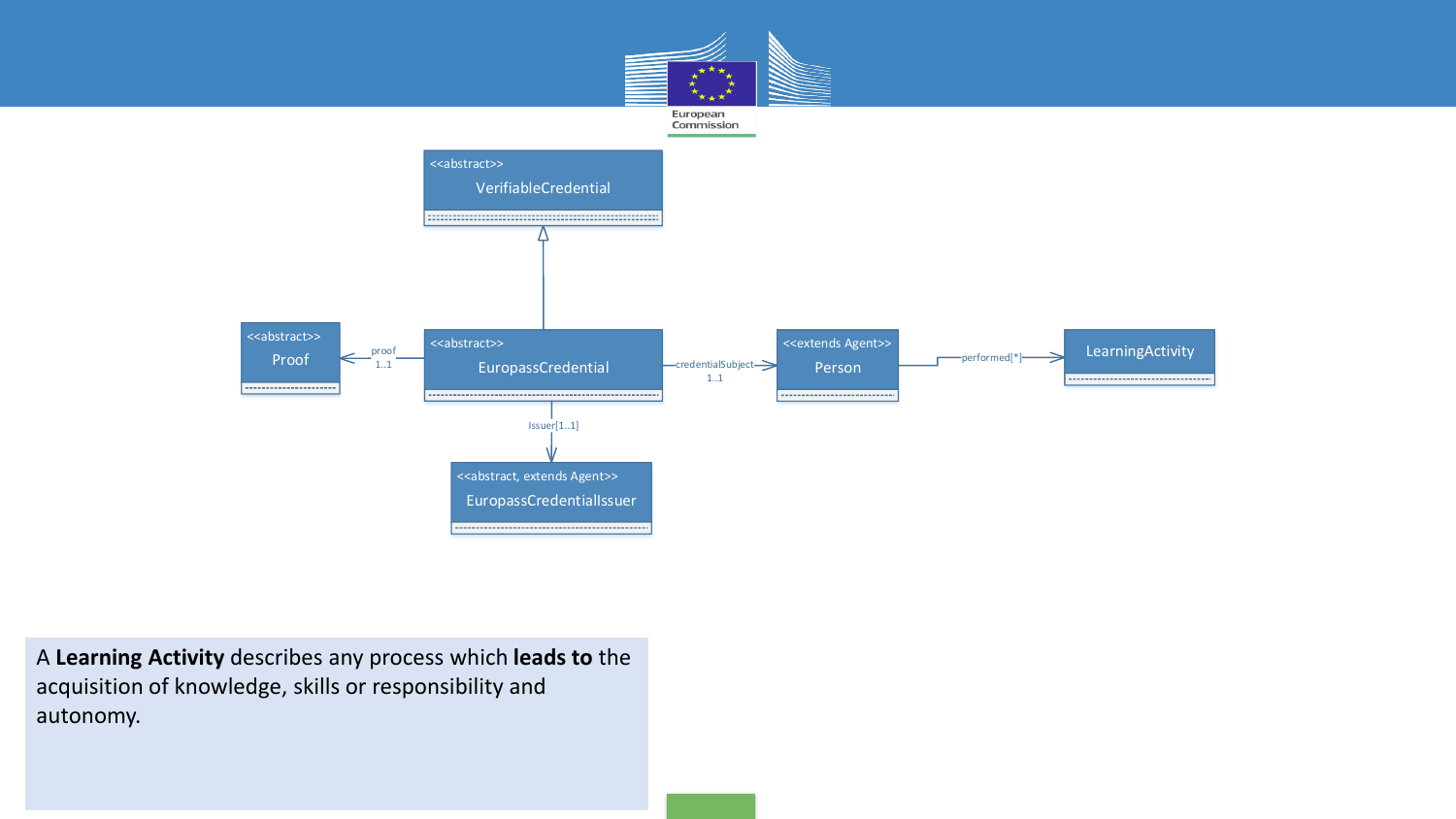



An **assessment** describes the result of a process of establishing the extent to which a learner has attained particular knowledge, skills and competences against criteria such as learning outcomes or standards of competence.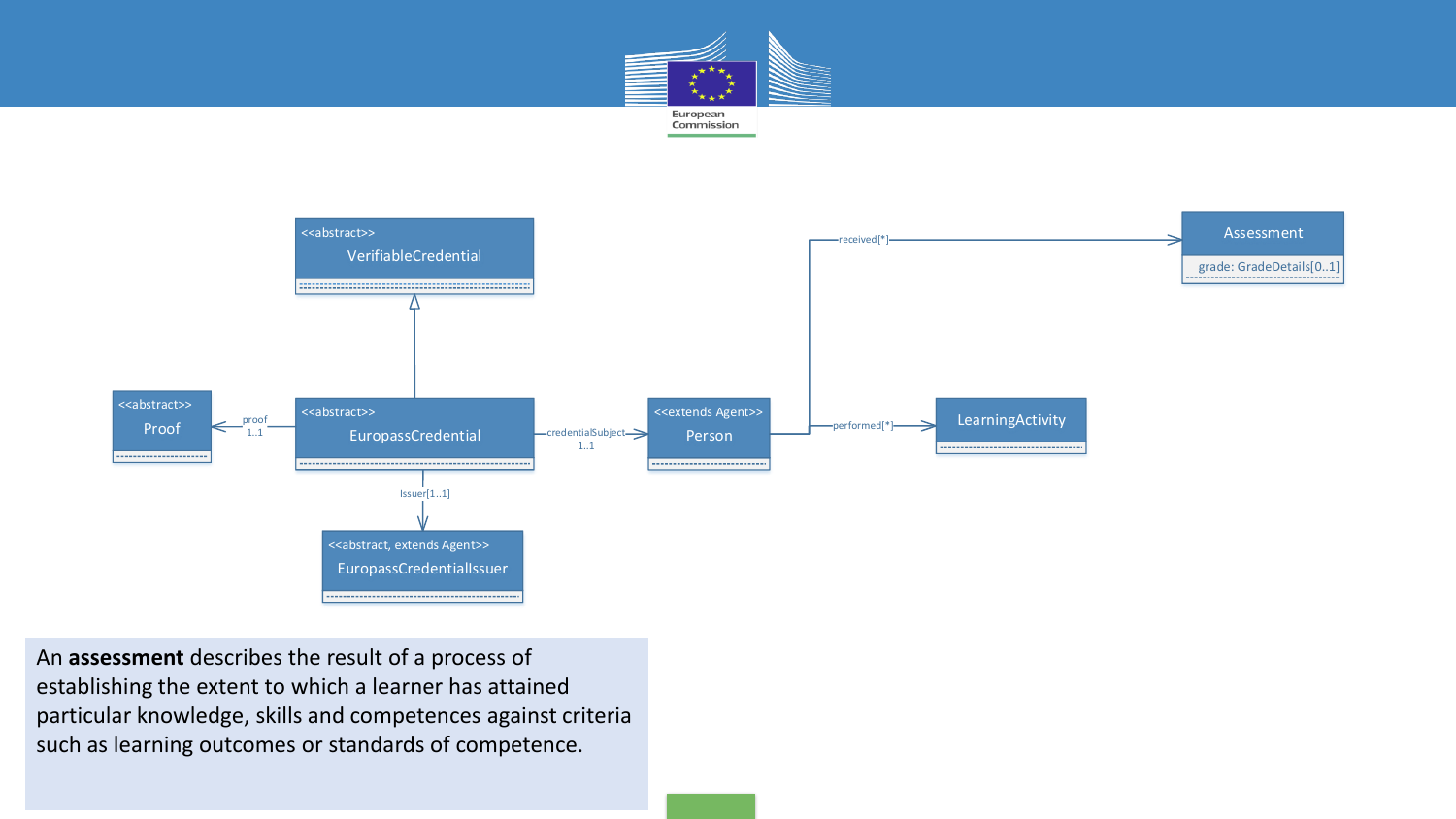



An **achievement** describes the **earnings of a person** as the result of a learning process and/or assessment in formal, non-formal or informal settings.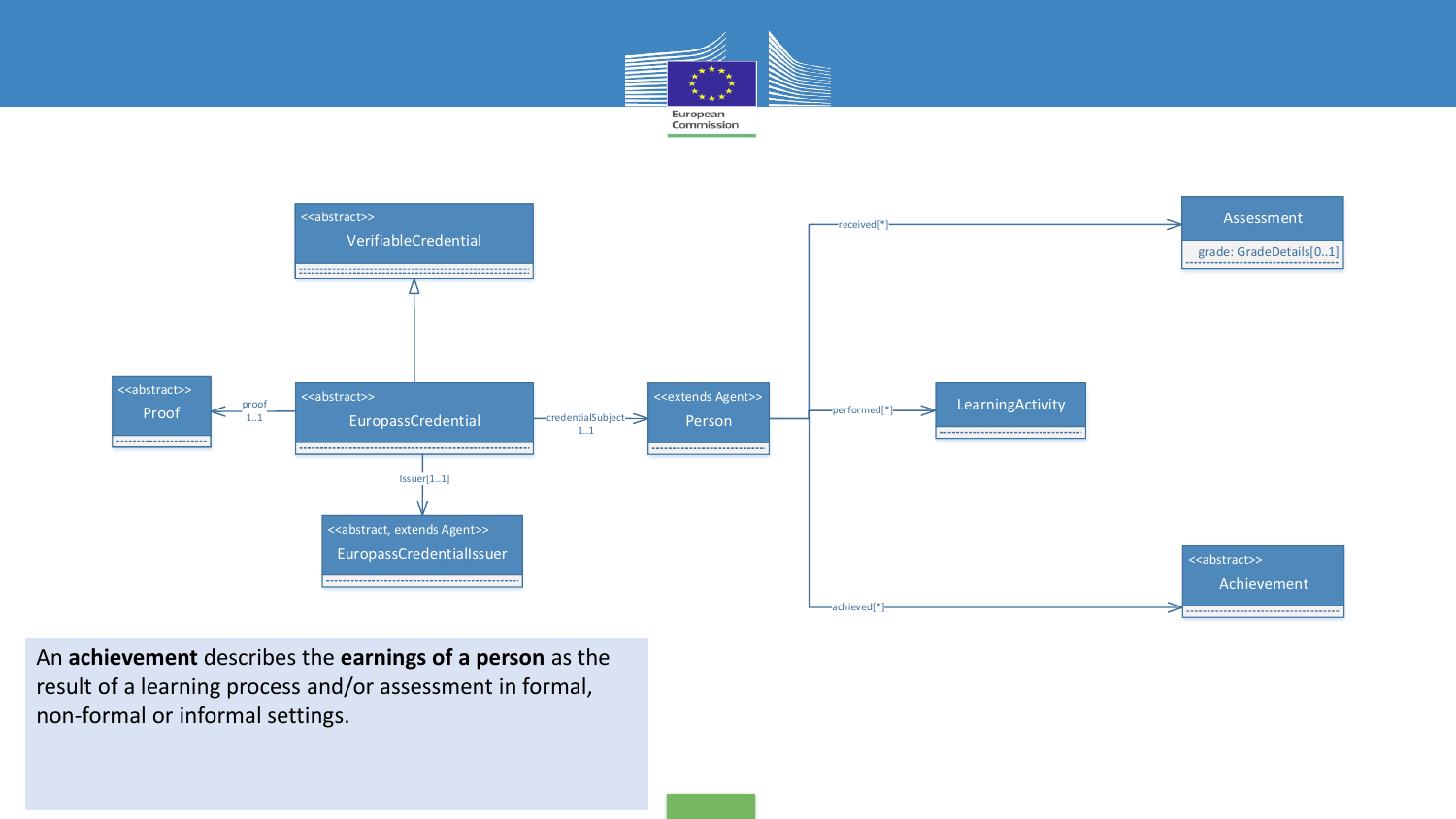

assessments and achievements.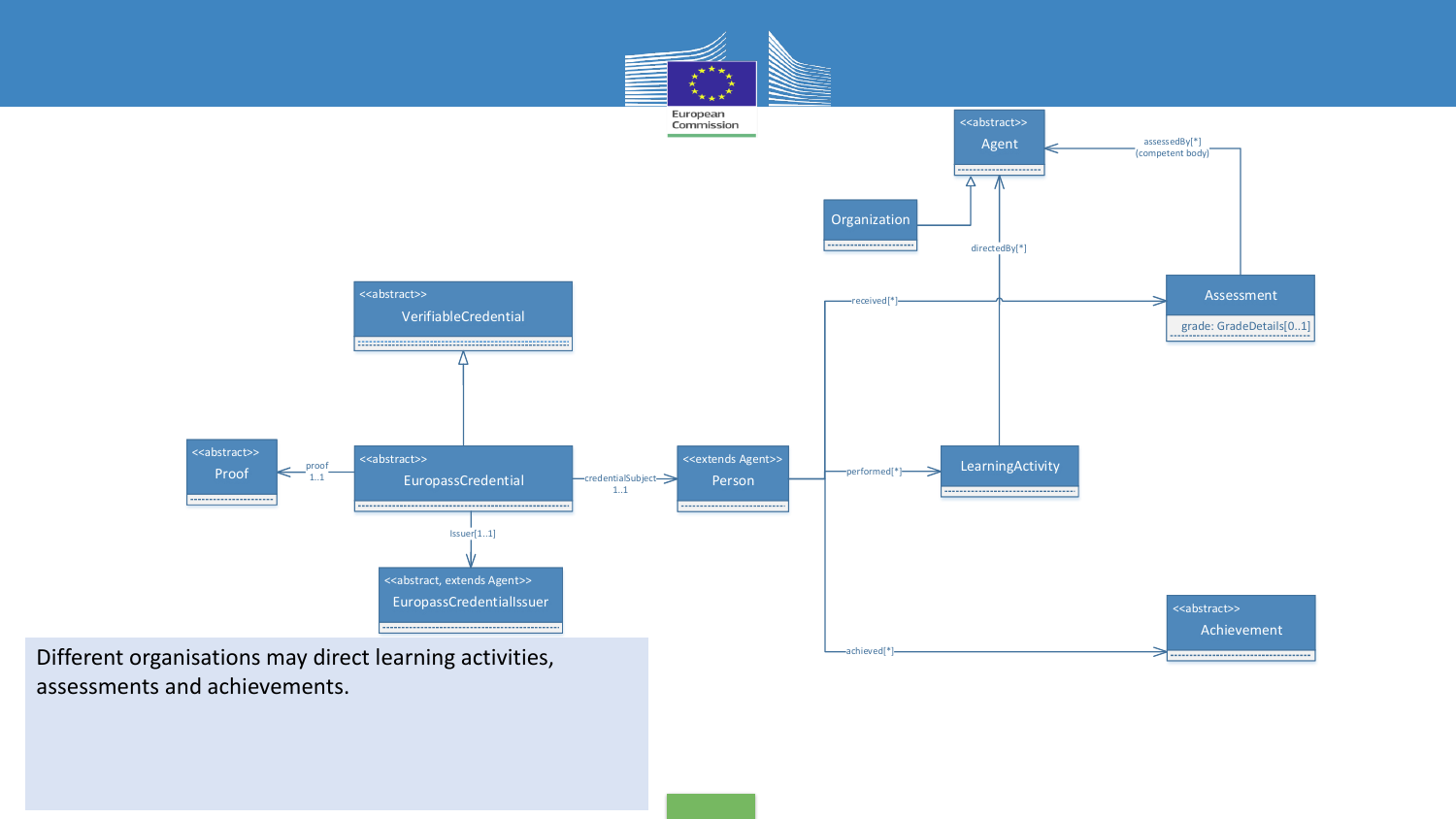

**Achievements** may be influenced **by learning activities** and **derived from** assessments.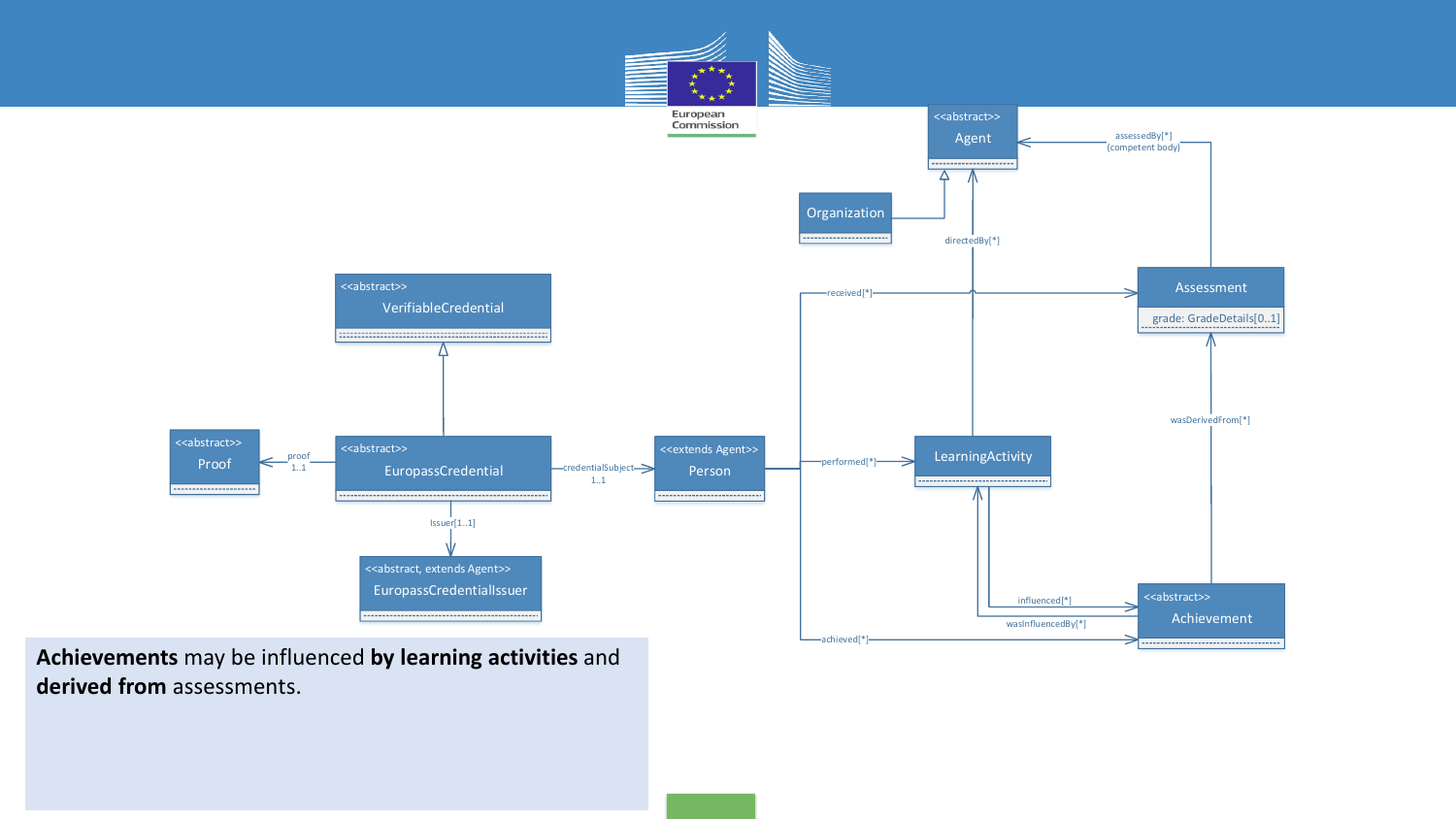

Credentials may contain sub-credentials.

Activities, Assessments and Achievements may also be made up of sets of sub-activities, sub-assessments and subachievements respectively.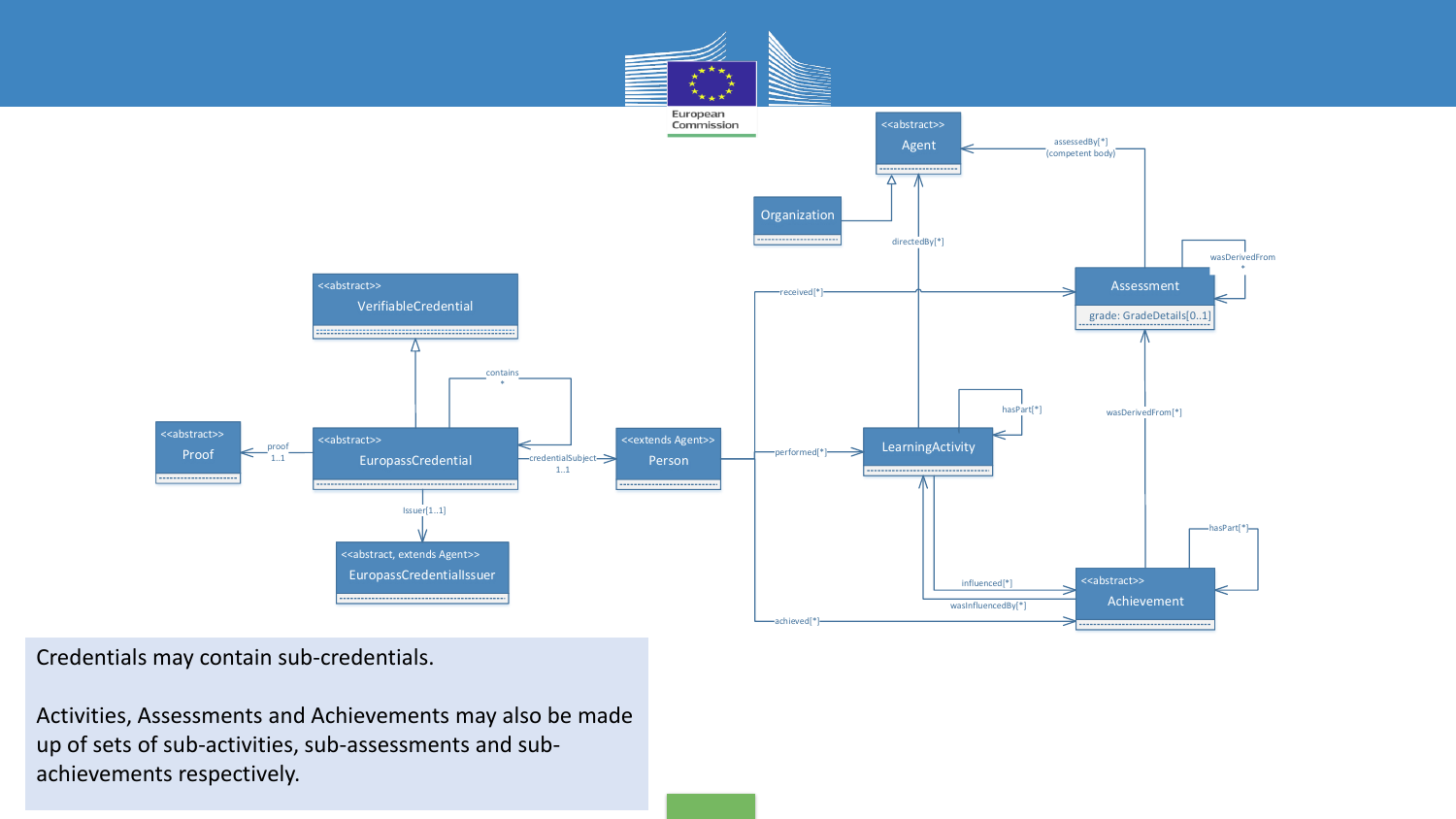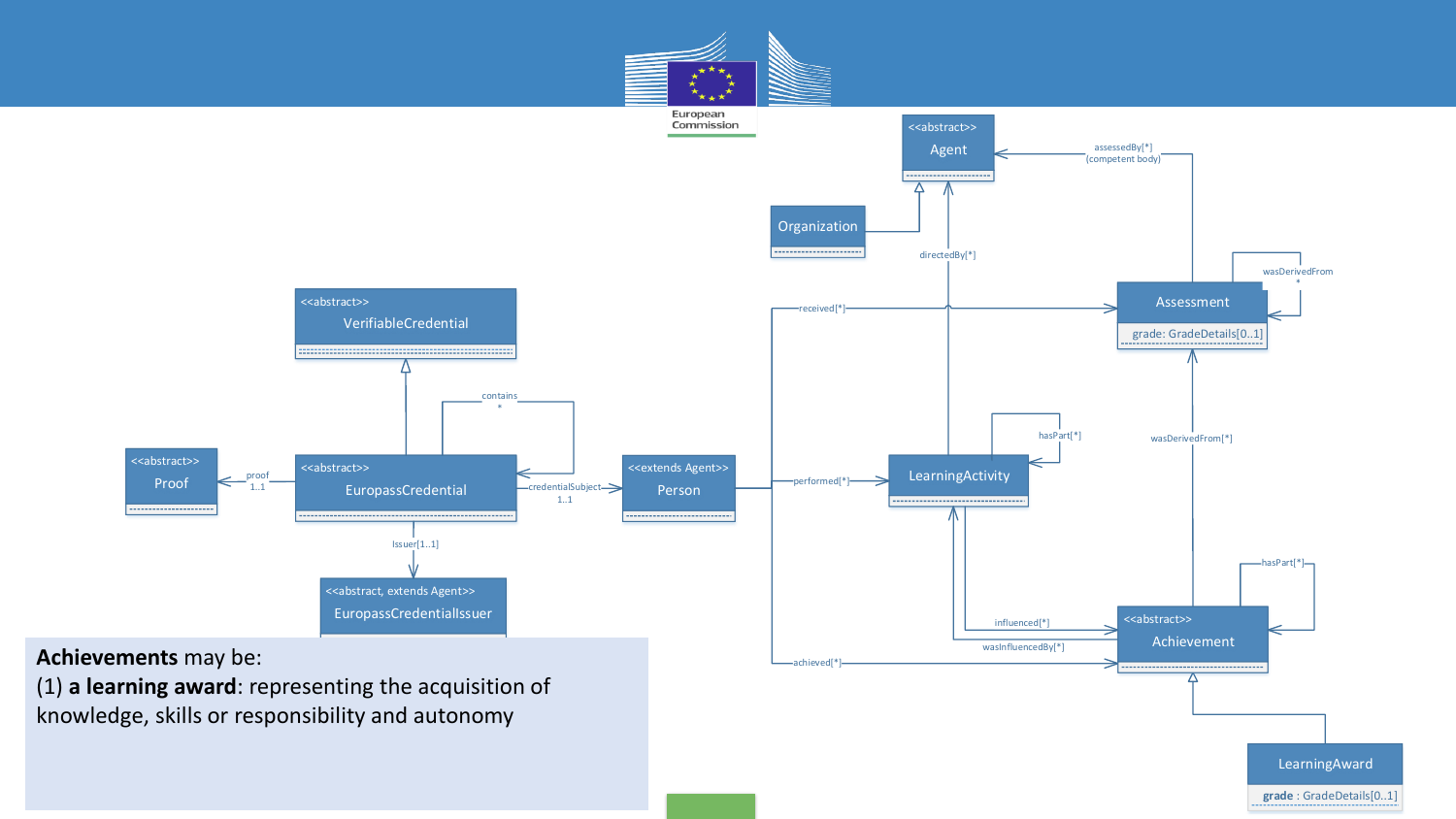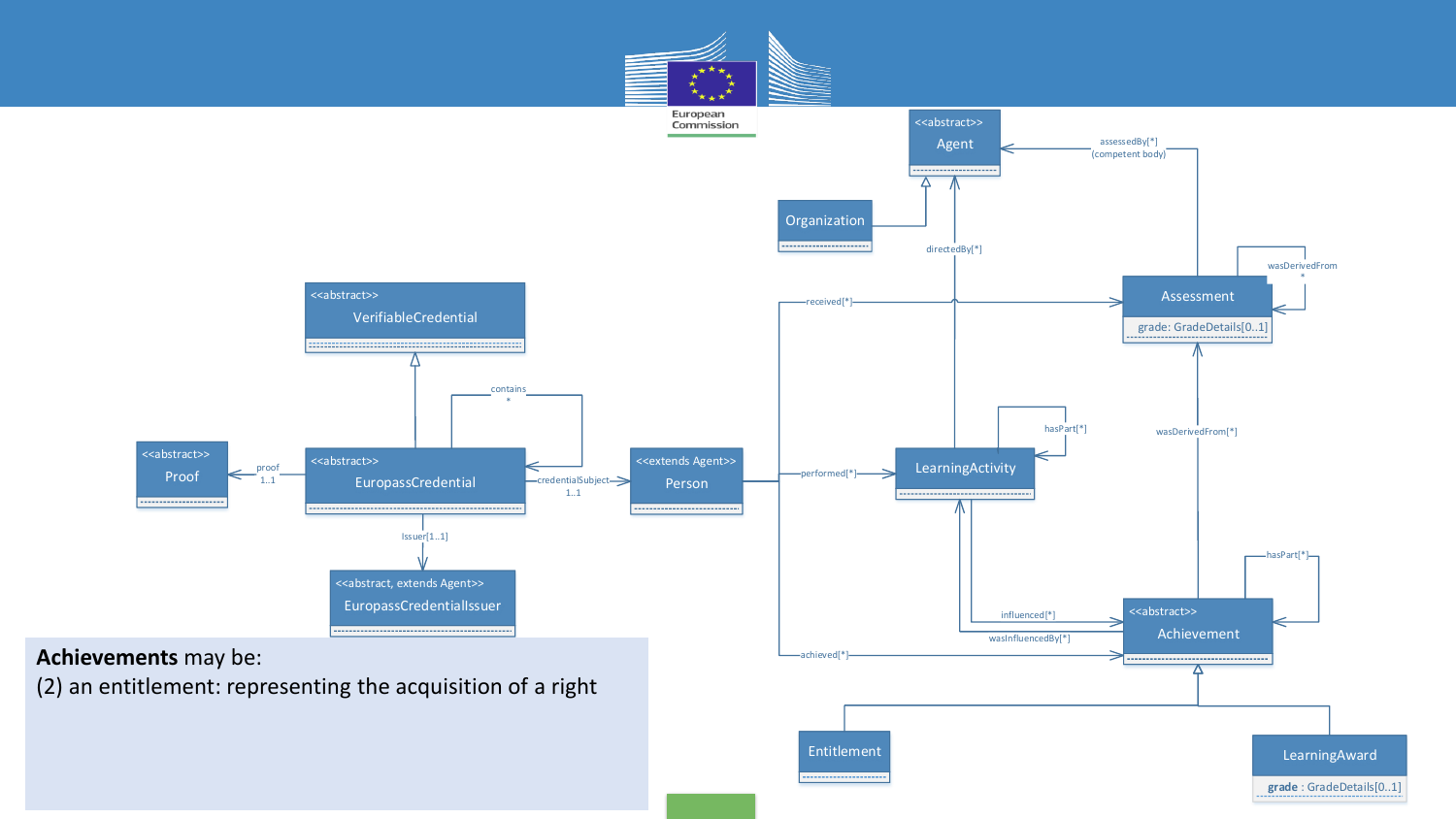

A learning award represents the individual's achievement of a **learning specification,** i.e. a description of a 'package' of learning….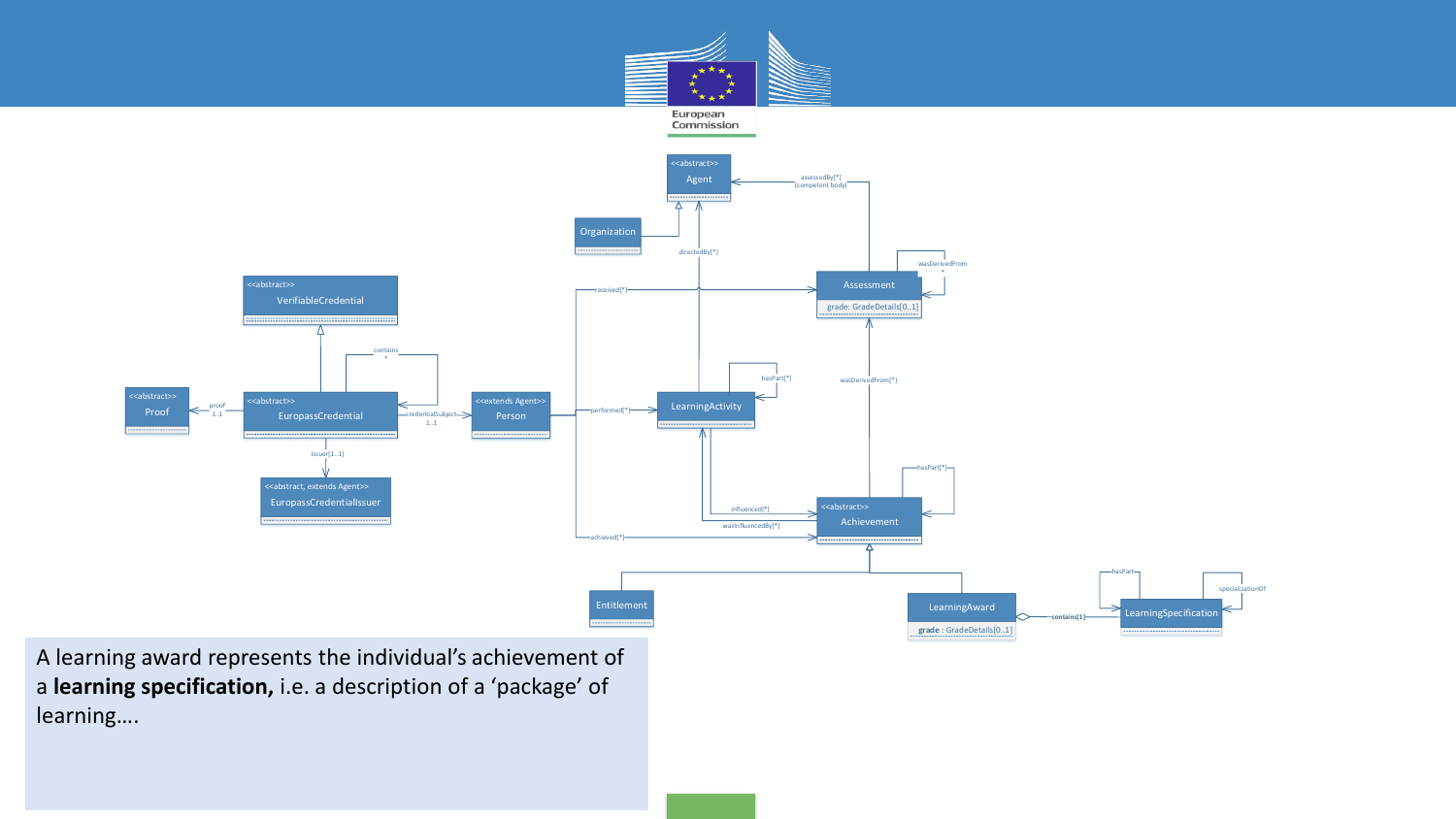

learning….described as **learning outcomes**.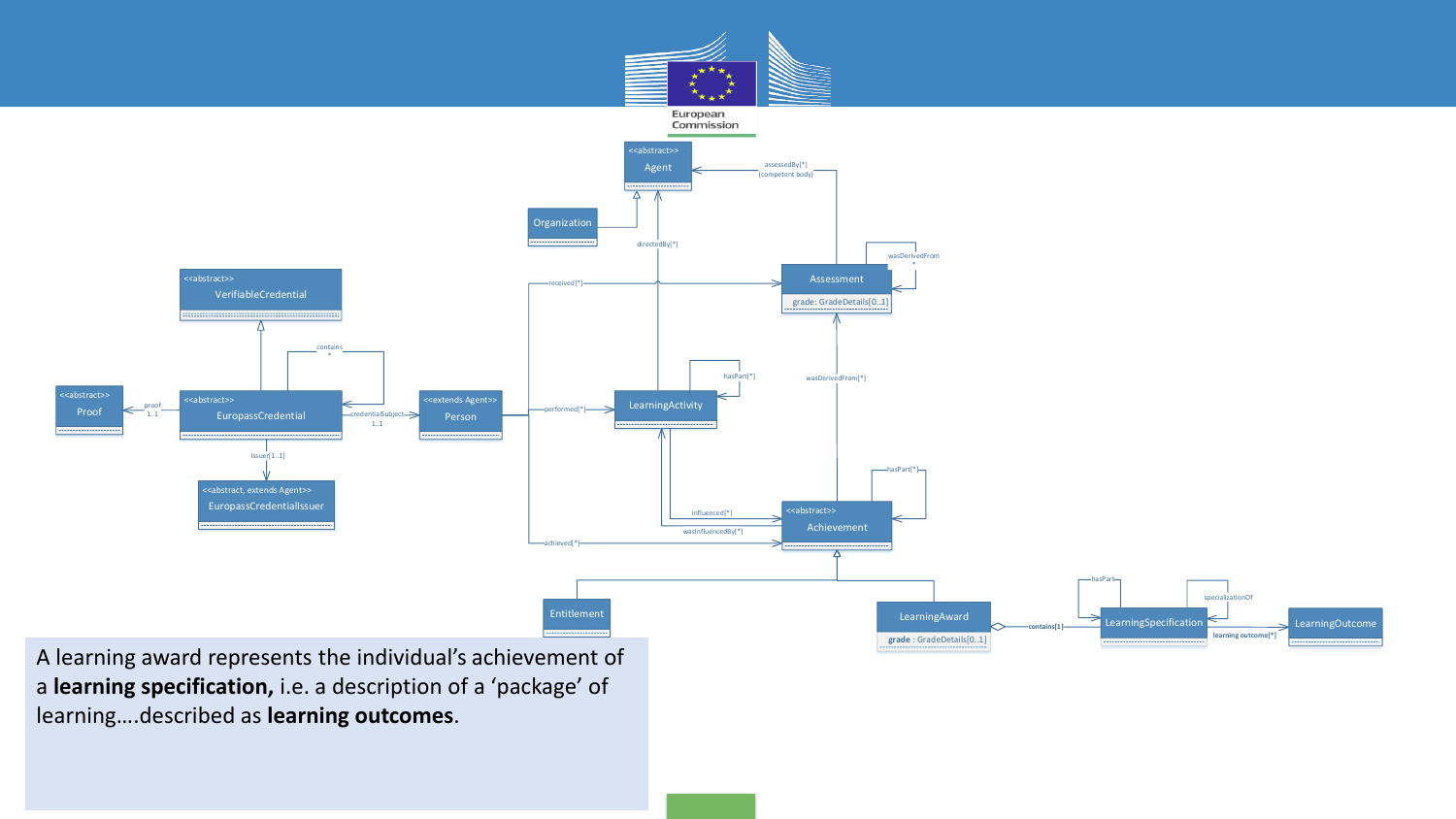

QualificationAward **Qualification** Qualification

A **Qualification** is a specialised types of learning specification which results in a **Qualification Award**: a formal outcome of an assessment and validation process which is obtained when a competent authority determines that an individual has achieved learning outcomes to given standards.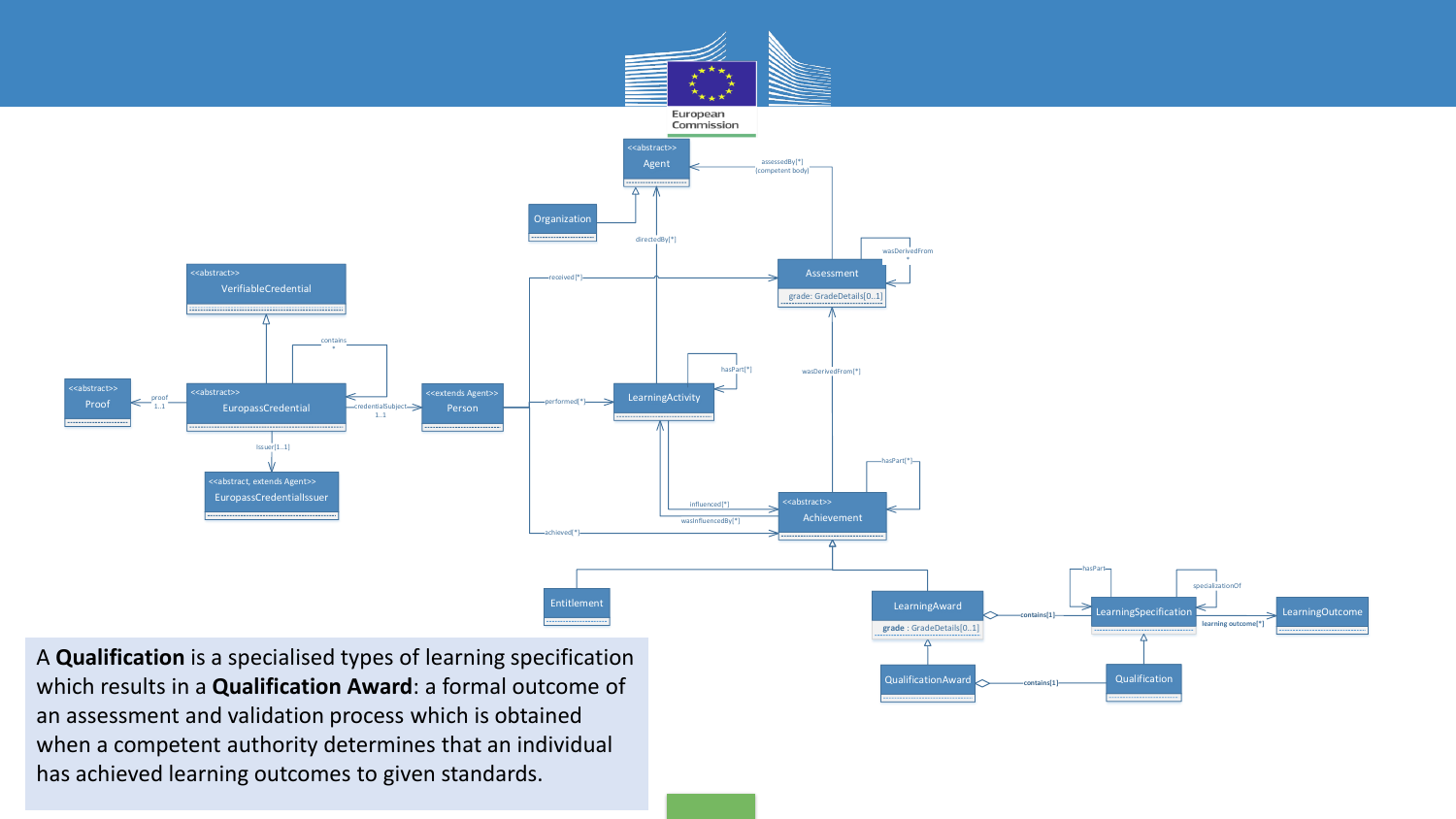